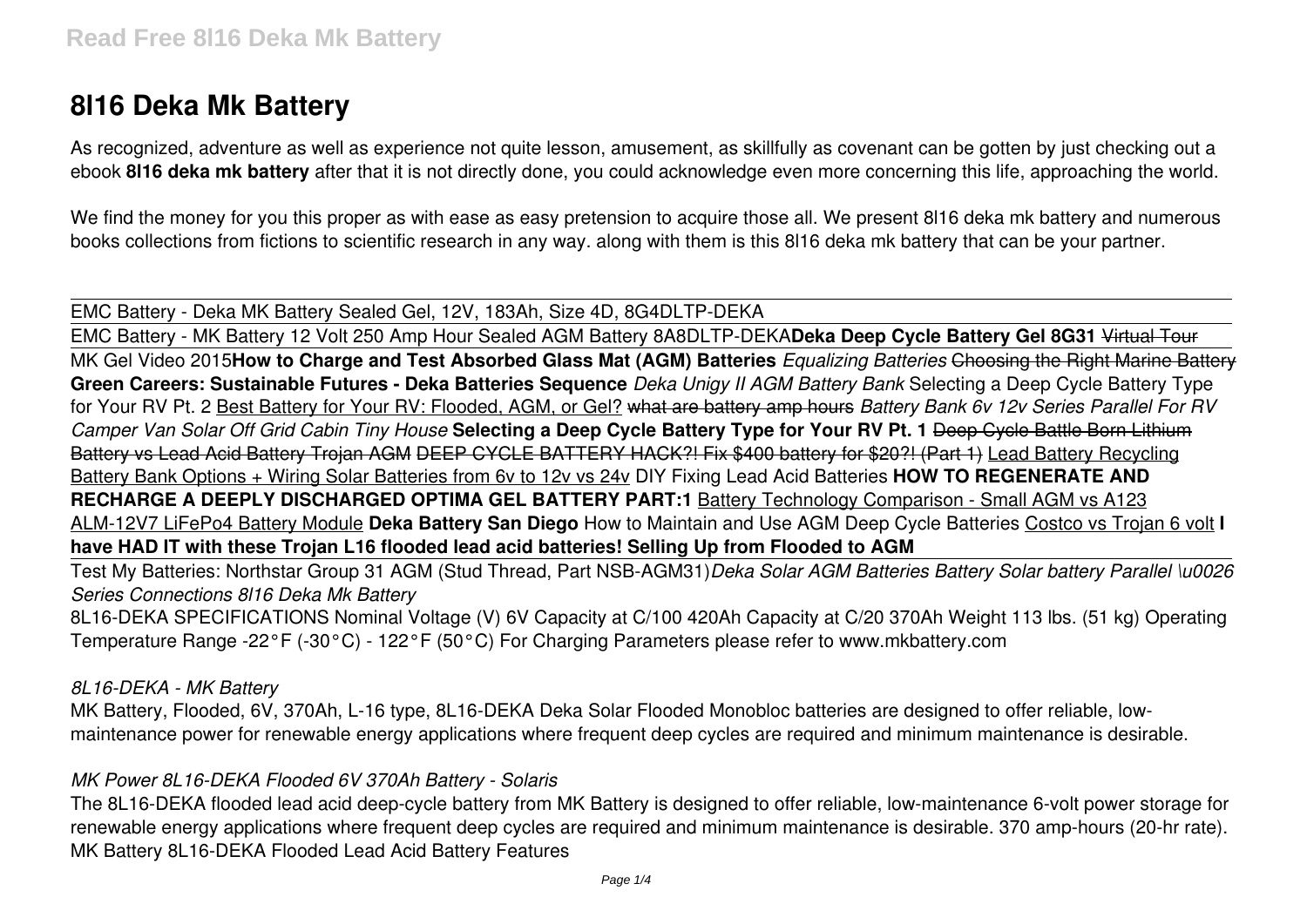## *MK Battery Flooded Lead Acid Battery - 6V (8L16-DEKA)*

8L16 8L16D T 370 420 2339 11.5 10.9 113 51 83.0 38 1 – Ratings after 15 Cycles 2 – "D" suffix indicated dry option available N/A – Not Applicable Terminal: T. All data subject to change without notice. No part of this document may be copied or

#### *8L16 - SunWize Power & Battery*

This version of East Penn's MK L-16 battery is the best commercial deep cycle battery value we offer. They have flag terminals and a heavy duty plastic case.MK L-16 batteries are made in USA.

## *Deka/MK Battery 8L16LTP-DEKA Flooded Wet Battery, 6 volt ...*

The DEKA 8L16 Flooded 6V Battery are built with more deep cycle power for longer times on the green. Durability enhancements, highdensity components, and an electrical short protection system ensure less maintenance in-between times of demanding use.

## *DEKA BATTERY 8L16 6V FLOODED - Nationwide Battery*

Product description Deka 8L16 Deep-cycle storage batteries built for durability either on grid or off grid applications. Heat sealed, lightweight, crack resistant, molded high impact polypropylene.

#### *Amazon.com: Deka Flooded Battery, Wet Type 8L16: Automotive*

Renewable Energy applications that depend on battery power as part of the system operation must be at maximum performance at all times. To ensure this high rate of performance, the charging system ... 9C12, 8L16, GC10, GC15, GC25, DC24, DC27 2-Volt Cells consist of: Gel - G45-5 to 33, G75-5 to 33, G105-5 to 27 AGM – AVR45-5 to 33, AVR75-5 to ...

#### *Renewable Energy Charging Parameters - MK Battery*

important message: mk battery qualifies as an essential supplier of products used in critical infastructure sectors of the global economy, and is contiuing operations under the current covid-19 crisis.click here for a listing of the mission critical applications for which mk provides batteries.

#### *Home | MK Battery*

MK Battery provides the highest quality and most environmentally responsible battery solutions for specialized deep-cycle and standby power applications. We take pride in our dedicated people and in our total commitment to offering the most reliable products, world-class service and support, and maximum overall value to the diverse markets we ...

# *Downloads | MK Battery*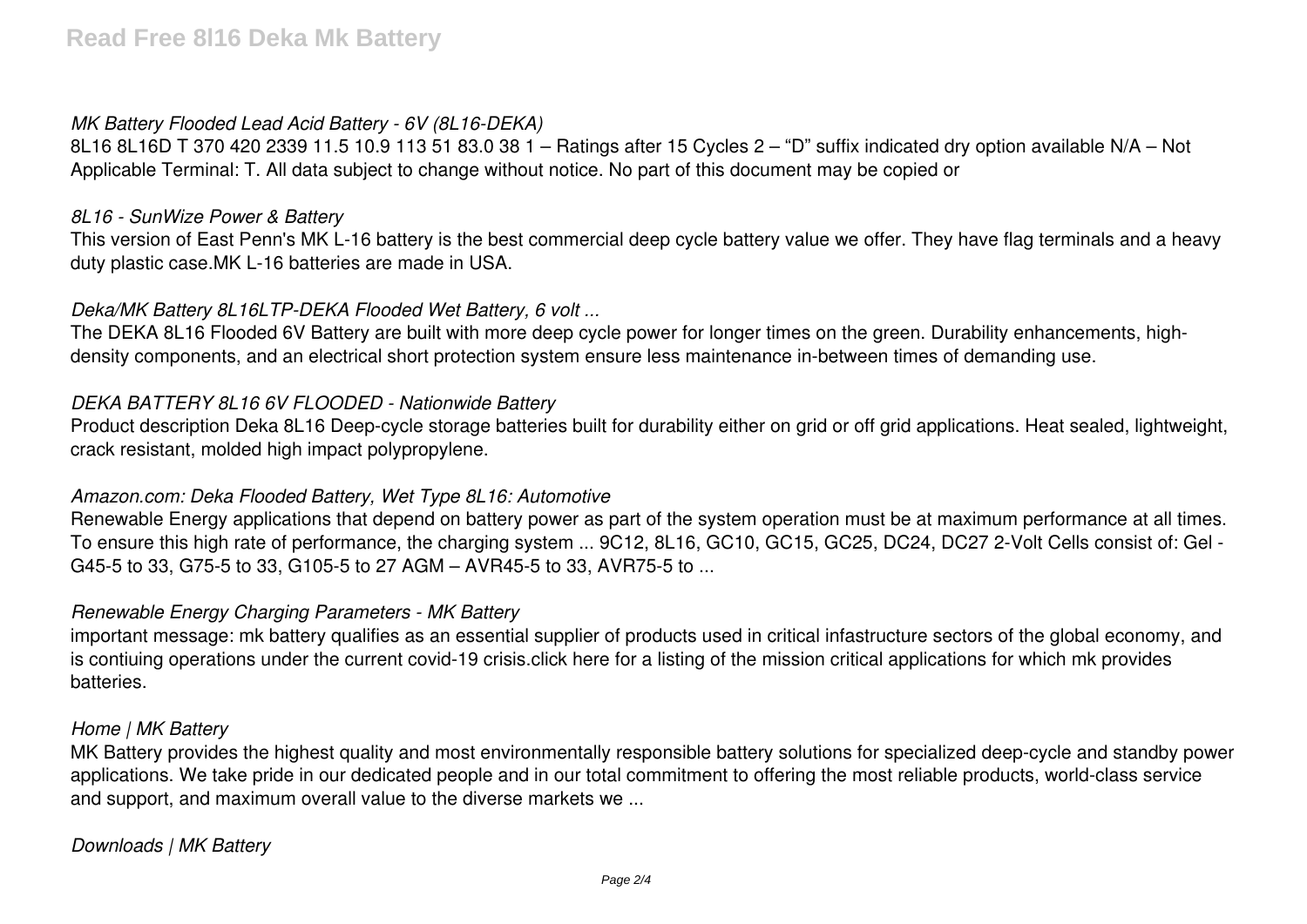East Penn's version of the L-16 flooded battery features Flag Terminals and a heavy-duty polymer case. MK 8L-16 batteries are made in the U.S.A. Cycle life is 825 cycles at 50% depth of discharge. This is one of the most economical deep-cycle lead-acid batteries available, yet still has consistent quality construction.

## *MK Battery 8L16-DEKA - InverterSupply.com*

That's a Deka Battery. For over half a century, Deka motive power batteries have set the standard for the absolute highest quality and most reliable performance in the industry. Our vast Deka product line is built for virtually any motive power application and rises above other battery offerings – time and time again.

# *East Penn Manufacturing | Deka motive power batteries*

8L16-DEKA SPECIFICATIONS Nominal Voltage (V) 6V Capacity at C/100 420Ah Capacity at C/20 370Ah Weight 113 lbs. (52.6 kg) Operating Temperature Range -20°F (-29°C) - 140°F (60°C) Charge Voltage @ 68°F (20°C) Cycle 2.35 VPC Float 2.25 VPC

## *8L16-DEKA Spec Sheet - Ameresco Solar*

MK 8L16-DEKA Flooded Battery The 8L16-DEKA flooded battery is made with long-lasting epoxy coated steel trays and is thermally sealed from cover to container. It features high capacity flat plate cells with a cycle life of 1500 cycles @ 80% DOD or 4000 cycles @ 20% DOD, equating to a long life of 12 to 14 years in shallow cycle service.

# *MK 8L16-DEKA Flooded Battery - SunWize | Power Independence*

Replacement For Mk Battery 8l16-deka This Item Is Not Manufactured By Mk Battery Product information Technical Details. Manufacturer Technical Precision Part Number 8L16-DEKA Power Source Battery-powered Item Package Quantity 1 Additional Information. ASIN B07DTDBLL4

# *Amazon.com: Replacement For Mk Battery 8l16-deka By ...*

MK Battery 8L16-DEKA Download. Specs for MK Battery 8L16-DEKA. Other customers also looked at. Surrette Rolls. S2 L16-SC \$ 418.00 Surrette Rolls S2 L16-SC (S-1860) 1503Ah 2V Deep Cycle Battery. Surrette Rolls. 8 CS 25P \$ 1,419.00 Surrette Rolls 8 CS 25P 853Ah 8V Deep Cycle Battery. Trojan Battery.

# *MK Battery 8L16-DEKA 420Ah, 6V Flooded Battery | Webo Solar*

Deka 8L16 (MK Battery 8L16-DEKA) Flooded Monobloc Battery, 6V, 370Ah, L-16 Type Deka Solar Flooded Monobloc batteries are designed to offer reliable, low-maintenance power for renewable energy applications where frequent deep cycles are required and minimum maintenance is desirable.